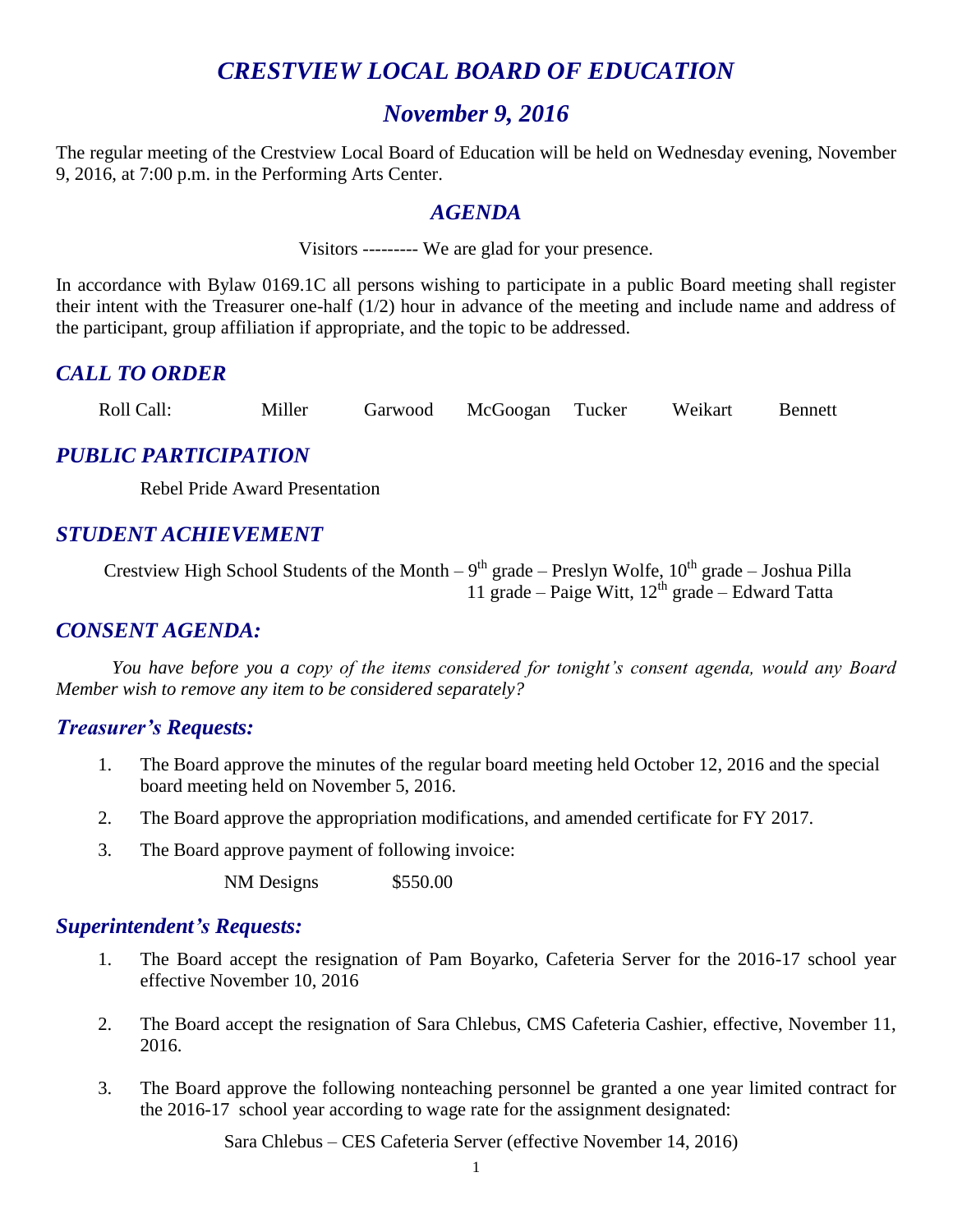- 4. The Board approve the 2016-17 Building Parent Advisory Committees as presented for Crestview High School, Middle School, and Elementary School.
- 5. The Board approve to revise the following substitute employee salary schedules effective January 1, 2017:

| $$8.15$ per hour |
|------------------|
| \$8.15 per hour  |
| \$8.15 per hour  |
| \$8.15 per hour  |
| \$8.15 per hour  |
|                  |

- 6. The Board approve to employ Student Athletic Department Helpers for the Athletic Department for the school year 2016-17.
- 7. The Board grant pupil activity contracts to the following nonteaching personnel for the 2016-17 school year as per salary schedule for the assignment designated pursuant to O.R.C. 3313.53; all required reports are on file:

Ron Myers – CHS Varsity Head Wrestling Coach Richard Stelts – CMS Wrestling Coach Todd Kibby – CHS Varsity Boys Assistant Baseball Coach

8. The Board approve the following as a non-paid volunteer for the 2016-17 school year; all required reports are on file.

> Caroline McDermott – CHS Swim Coach Allyson McGoogan – Volunteer Athletic Department Amy Bulick – CES Volunteer Destination Imagination Richard DeSalvo – CHS Volunteer Wrestling Coach Victor Nery - CHS Volunteer Wrestling Coach

9. The Board approve the following non-teaching personnel be placed on the approved substitute list for the 2016-17 school year, substitute basis only, according to wage rate for the assignment designated; all required reports are on file.

#### *Cafeteria Cooks, Cashiers, Servers and Dishwashers*

Tracy Simmons…..Melissa Fieldhouse

#### *Secretaries*

Emma Nappi

10. The Board approve the following certificated personnel be placed on the approved substitute list for the 2016-17 school year, be granted a limited teaching contract, substitute basis only, according to salary schedule; all required reports are on file:

#### *High School, Middle School & Elementary School*

Michael Bettura – General Education Tony Martini – General Education Betsy Garwood-Wilhelm – Registered Nurse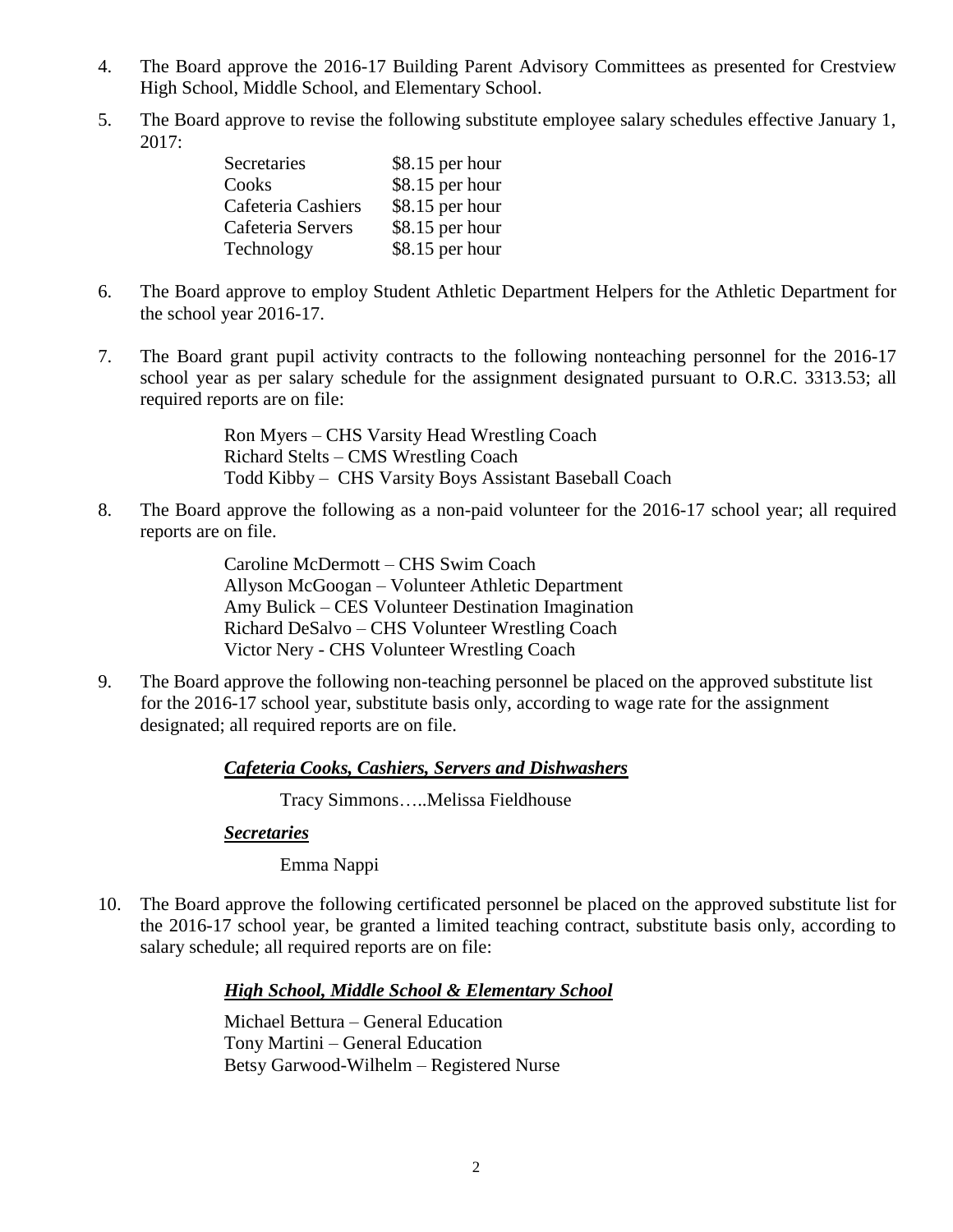11. The Board approve the following personnel for Athletic Department event positions for 2016-17 school year:

> *CHS Scorekeepers –* Barbara Lipp – CHS Varsity Girls Basketball Gary Martin – CHS Varsity Boys Basketball

# **END of CONSENT AGENDA**

Recommend: The Board approve the consent agenda as presented:

|          | Moved by _____, second by _____ to approve consent agenda. Vote yes: |                       |  |
|----------|----------------------------------------------------------------------|-----------------------|--|
| Vote no: | Absent:                                                              | Motion carried Failed |  |

# *Treasurer's Requests/Recommendations not included in Consent Agenda:*

1. Approve financial reports and investments as prepared and presented.

Moved by \_\_\_\_\_, second by \_\_\_\_\_. Vote yes:  $\_\_\_\_\_\_\_\_\_\_\_\_\_\_\_$  \_\_\_\_\_, \_\_\_\_\_, \_\_\_\_\_. Vote no:  $\_\_\_\_\_\_\$ \_\_\_\_\_, \_\_\_\_\_\_, \_\_\_\_\_\_\_. Absent: \_\_\_\_\_\_, \_\_\_\_\_\_. Motion carried \_\_\_\_\_\_. Failed \_\_\_\_\_.

#### 2. Recommend: The Board accept donations from:

|              | a. Wallace R & Kathleen Myers | \$100.00 to CMS PSS for Rebel Backpack Program |
|--------------|-------------------------------|------------------------------------------------|
|              | b. James & Crystal Weikart    | \$171.50 to Athletics                          |
|              | c. Jim & Carol Bable          | \$40.00 to volleyball for game ball            |
|              | d. Jean & David Cusick        | \$80.00 to volleyball for game ball            |
|              | e. Athletic Boosters          | \$640.00 to volleyball for shirts              |
|              | f. Cindy Veness               | \$50.00 to CMS PSS for Rebel Backpack Program  |
| $g_{\rm{L}}$ | Anonymous                     | \$50.00 to CES PSS                             |
|              |                               |                                                |

| Moved by | second by | Vote yes: |                |         | vote no: |
|----------|-----------|-----------|----------------|---------|----------|
|          | Δ heent   |           | Motion carried | Failec' |          |

# **Transformation Report:** Mrs. Mercer

*Board Reports:*

|    | 1. Career Center Report                   | Mr. Tucker     |
|----|-------------------------------------------|----------------|
| 2. | <b>Student Achievement Liaison Report</b> | Mr. McGoogan   |
|    | 3. Legislative Report                     | Mr. Weikart    |
| 4. | <b>Student Board Member Report</b>        | Dawson Bennett |
| 5. | <b>OSBA Delegate Report</b>               | Mr. Weikart    |
|    |                                           |                |

# *Board Committee Reports:*

| 1. Buildings & Grounds | Mr. Garwood |
|------------------------|-------------|
| 2. Athletic Council    | Mr. Tucker  |
| 3. Personnel           | Mr. Garwood |
| 4. Finance Audit       | Mr. Garwood |
| 5. Policy              | Mr. Tucker  |
| 6. Communications      | Mr. Weikart |
| 7. Insurance           | Mr. Weikart |